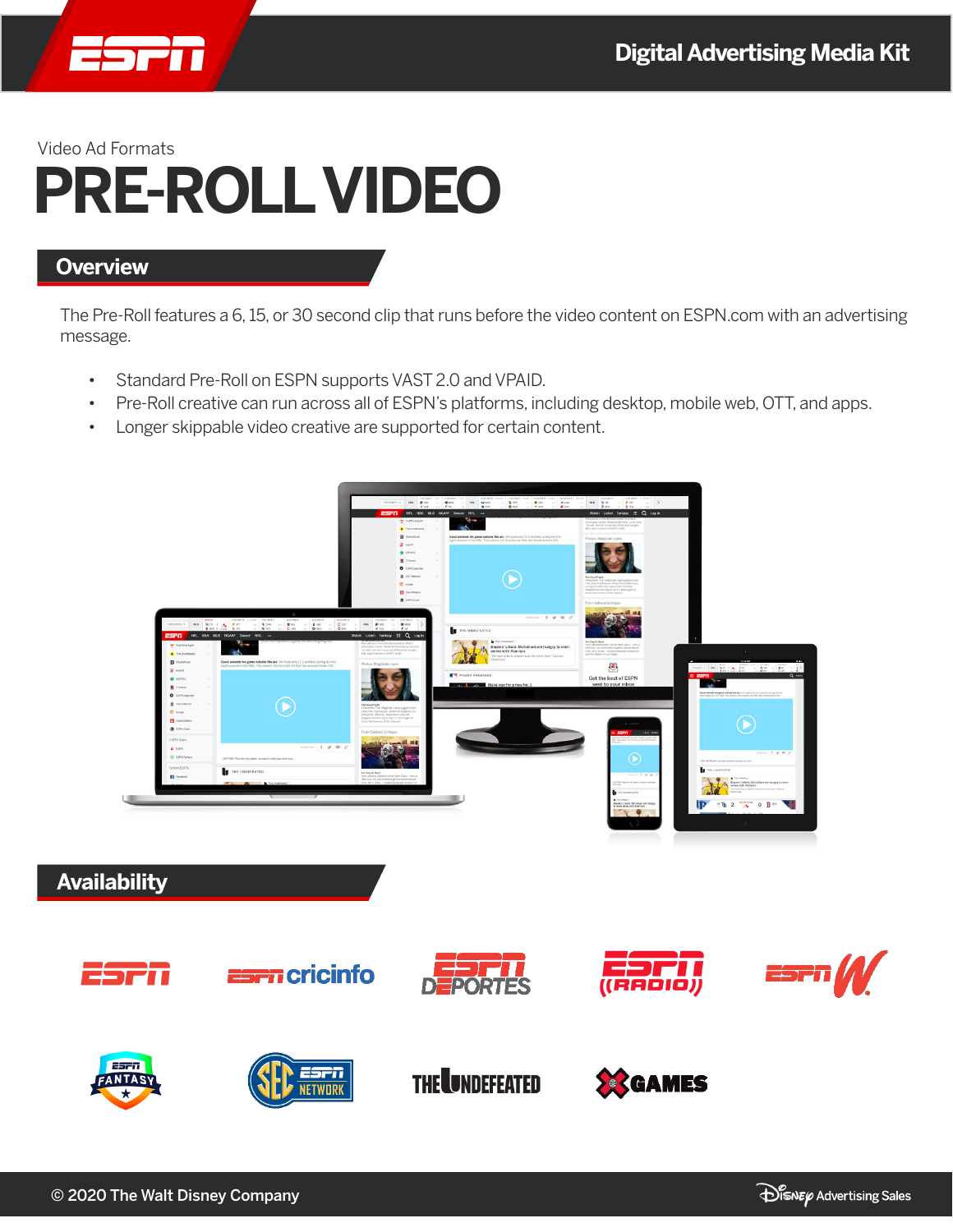

## **PRE-ROLL VIDEO**

**Video Acceptance**

| <b>PLATFORM</b>   | <b>ESPN-SERVED VIDEO</b> | <b>VAST</b> | <b>VPAID</b> |
|-------------------|--------------------------|-------------|--------------|
| <b>DESKTOP</b>    | Yes                      | Yes         | Yes          |
| <b>MOBILE WEB</b> | Yes                      | Yes         | Yes          |
| <b>APPS</b>       | Yes                      | Yes         | No           |
| <b>OTT</b>        | Yes                      | Yes         | No           |

### **Pre-Roll Eligibility**

| <b>CONTENT</b><br><b>LENGTH</b> | <b>NON-SKIPPABLE</b><br><b>AD CREATIVE DURATION</b> | <b>SKIPPABLE</b><br><b>AD CREATIVE DURATION</b> |  |
|---------------------------------|-----------------------------------------------------|-------------------------------------------------|--|
| Up to $:15s$                    | No ads eligible                                     | No ads eligible                                 |  |
| $:16s - 29s$                    | Up to:10s                                           | Up to :30s                                      |  |
| $:30s - 59s$                    | Up to:15s                                           | Up to:30s                                       |  |
| :60s and above                  | Up to:30s                                           | No duration limit                               |  |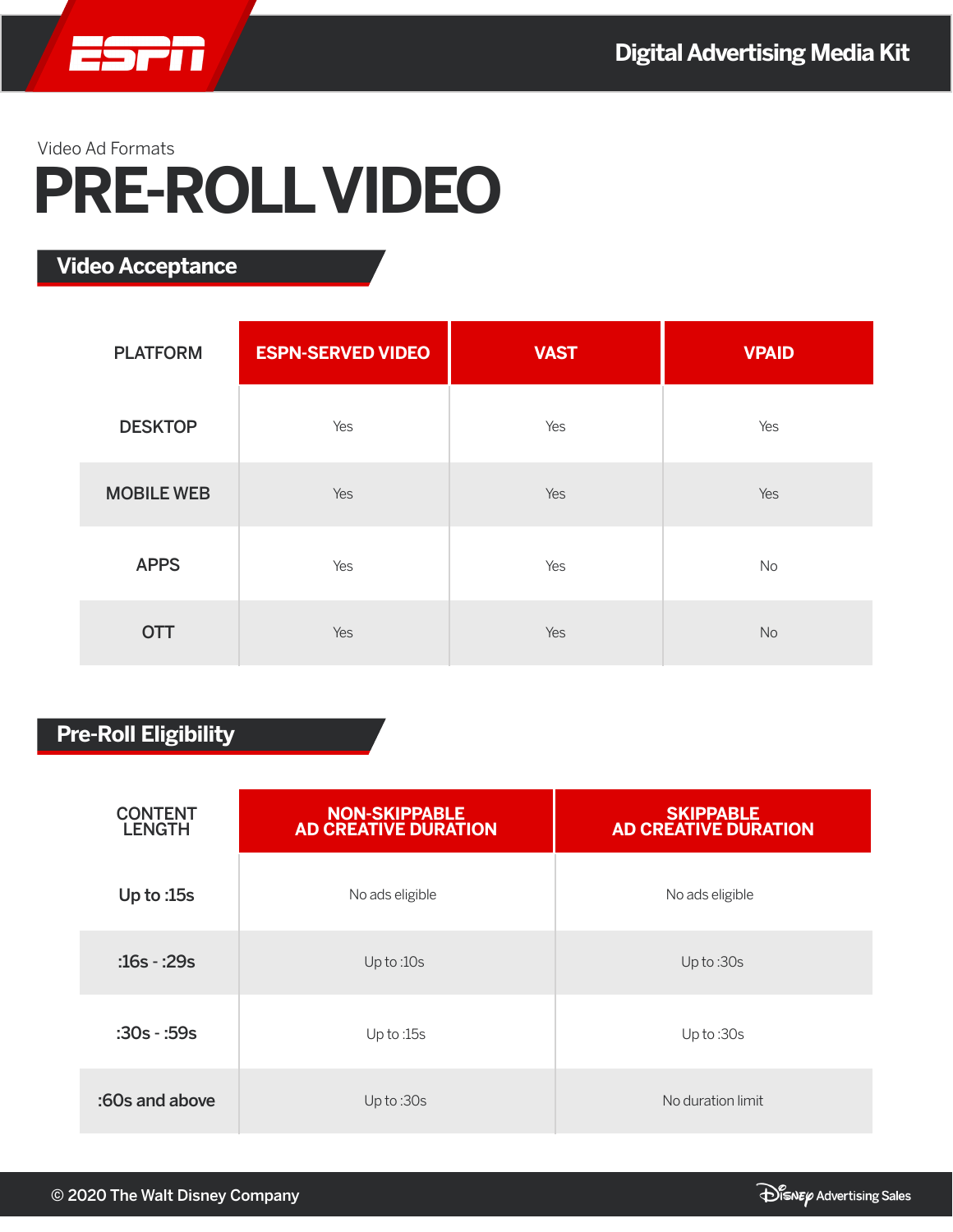

## **PRE-ROLL VIDEO**

### **VAST Requirements**

| VAST 2.0<br>$\bullet$<br>VAST 3.0 for skippable ads only                                                                                                                                                                                                                                                                                                                                                                                                                                                                     |
|------------------------------------------------------------------------------------------------------------------------------------------------------------------------------------------------------------------------------------------------------------------------------------------------------------------------------------------------------------------------------------------------------------------------------------------------------------------------------------------------------------------------------|
| 1280x720<br>$\bullet$<br>1920x1080<br>$\bullet$                                                                                                                                                                                                                                                                                                                                                                                                                                                                              |
| <b>50MB</b>                                                                                                                                                                                                                                                                                                                                                                                                                                                                                                                  |
| Stream type: .mp4 (h.264); .m3u8 files not allowed<br>$\bullet$<br>RTMP protocols are not supported and must be removed from the VAST tag<br>$\bullet$<br>Frame rate: 29.97 fps<br>$\bullet$<br>Bitrate: At least one video creative 1500kbps or less is required to serve to<br>$\bullet$<br>mobile web and app.<br>Note: The VAST response should include two MP4's - one low-resolution,<br>$\bullet$<br>and one high. The higher resolution MP4 should be between 2000-5000<br>kbps. For example:                        |
| <mediafiles><br/><mediafile <br="" delivery="progressive" id="1" type="video/mp4">bitrate="1000" width="640" height="360"&gt;<br/><!-- [CDATA[https://cdn.flashtalking.com/2342/sunny_weather_low-res-<br--><math>admp4</math>] &gt;<br/></mediafile><br/><mediafile><br/><mediafile <br="" delivery="progressive" id="2" type="video/mp4">bitrate="3500" width="1280" height="720"&gt;<br/><!-- [CDATA[https://cdn.flashtalking.com/2342/sunny_weather_high-res-<br-->admp4]<br/></mediafile><br/></mediafile></mediafiles> |
|                                                                                                                                                                                                                                                                                                                                                                                                                                                                                                                              |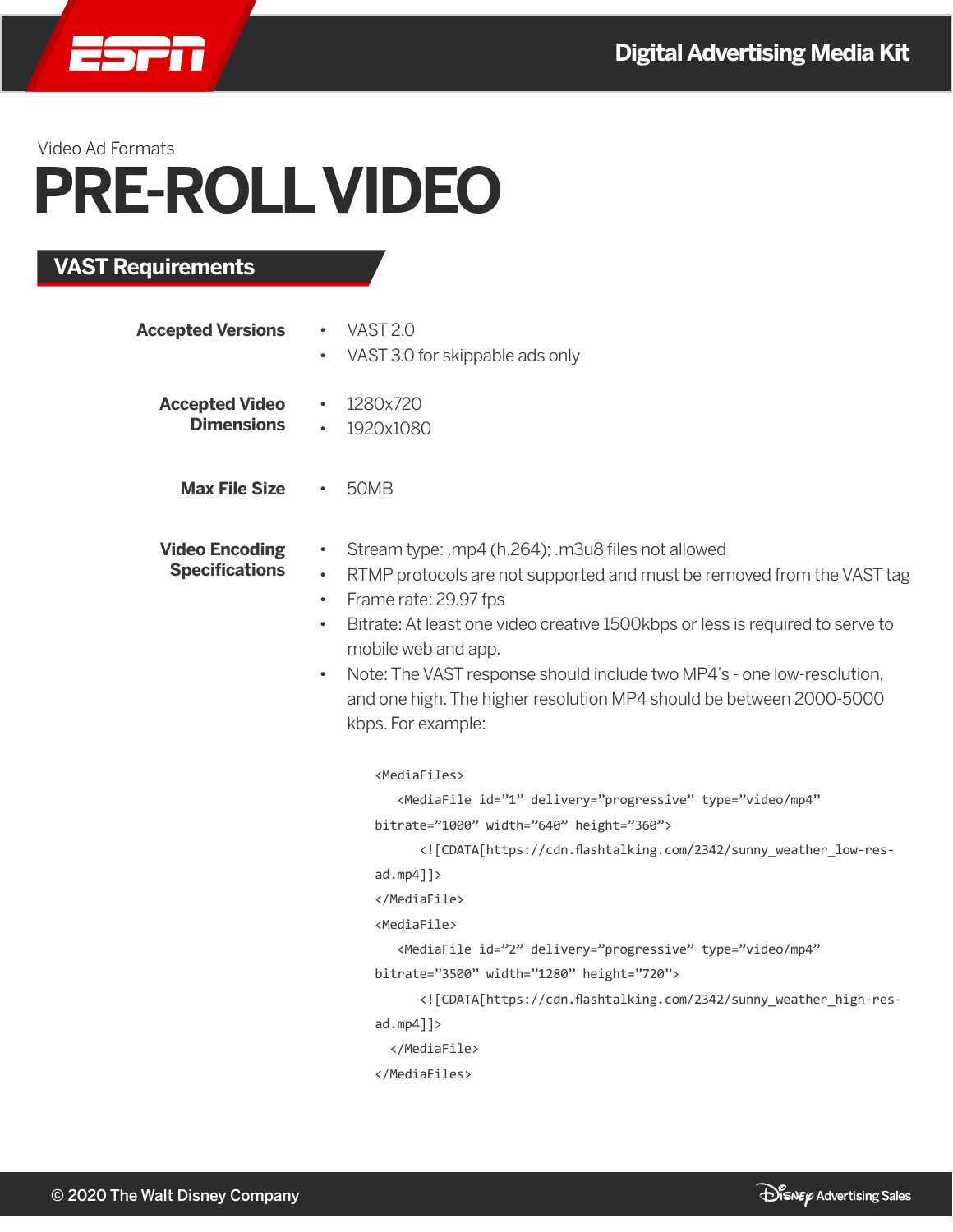

L

## **PRE-ROLL VIDEO**

| <b>VAST Requirements</b>                       |           | Continued                                                                                                                                                                                                                                                                                                                                                                                                   |
|------------------------------------------------|-----------|-------------------------------------------------------------------------------------------------------------------------------------------------------------------------------------------------------------------------------------------------------------------------------------------------------------------------------------------------------------------------------------------------------------|
| <b>Audio Encoding</b><br><b>Specifications</b> |           | Bitrate: 96 kbps<br>MP3<br>Volume should be normalized to -23 dBFS.                                                                                                                                                                                                                                                                                                                                         |
| <b>Aspect Ratio</b>                            |           | 16:9                                                                                                                                                                                                                                                                                                                                                                                                        |
| <b>Sample Rate</b>                             |           | 44.1 kHz                                                                                                                                                                                                                                                                                                                                                                                                    |
| <b>Other Requirements</b>                      | $\bullet$ | Creative targeted directly to YouTube is subject to YouTube's own<br>acceptance policy. VAST is only accepted on a case-by-case basis. If VAST<br>tags do not "PASS" using the following tool, site-served creative will be<br>requested. https://ytvastqa.appspot.com/<br>Skippable creative must have linear skipoffset enabled in the VAST XML.<br>Skippable creative are not supported for OTT devices. |
| <b>VPAID Requirements</b>                      |           |                                                                                                                                                                                                                                                                                                                                                                                                             |
| <b>File Formats</b>                            |           | VPAID creative must contain an HTML5 creative. ESPN's desktop and<br>mobile web video players are HTML5 compliant. Example XML response:                                                                                                                                                                                                                                                                    |
|                                                |           | <mediafile><br/><mediafile <br="" apiframework="VPAID" type="application/javascript">height="480" width="640" delivery="progressive"&gt;<br/><!-- [CDATA[https://svastx.moatads.com/<br-->mediacomplaystationvpaid23443354/moatwrapper.<br/>js?#vast=https:%3a%2f%2fad.doubleclick.net]]&gt;<br/></mediafile><br/></mediafile>                                                                              |
| <b>Restrictions</b>                            |           | VPAID is not accepted for apps or OTT devices.                                                                                                                                                                                                                                                                                                                                                              |
| <b>Additional Information</b>                  |           | See the IAB's guidelines for VPAID (.pdf)                                                                                                                                                                                                                                                                                                                                                                   |